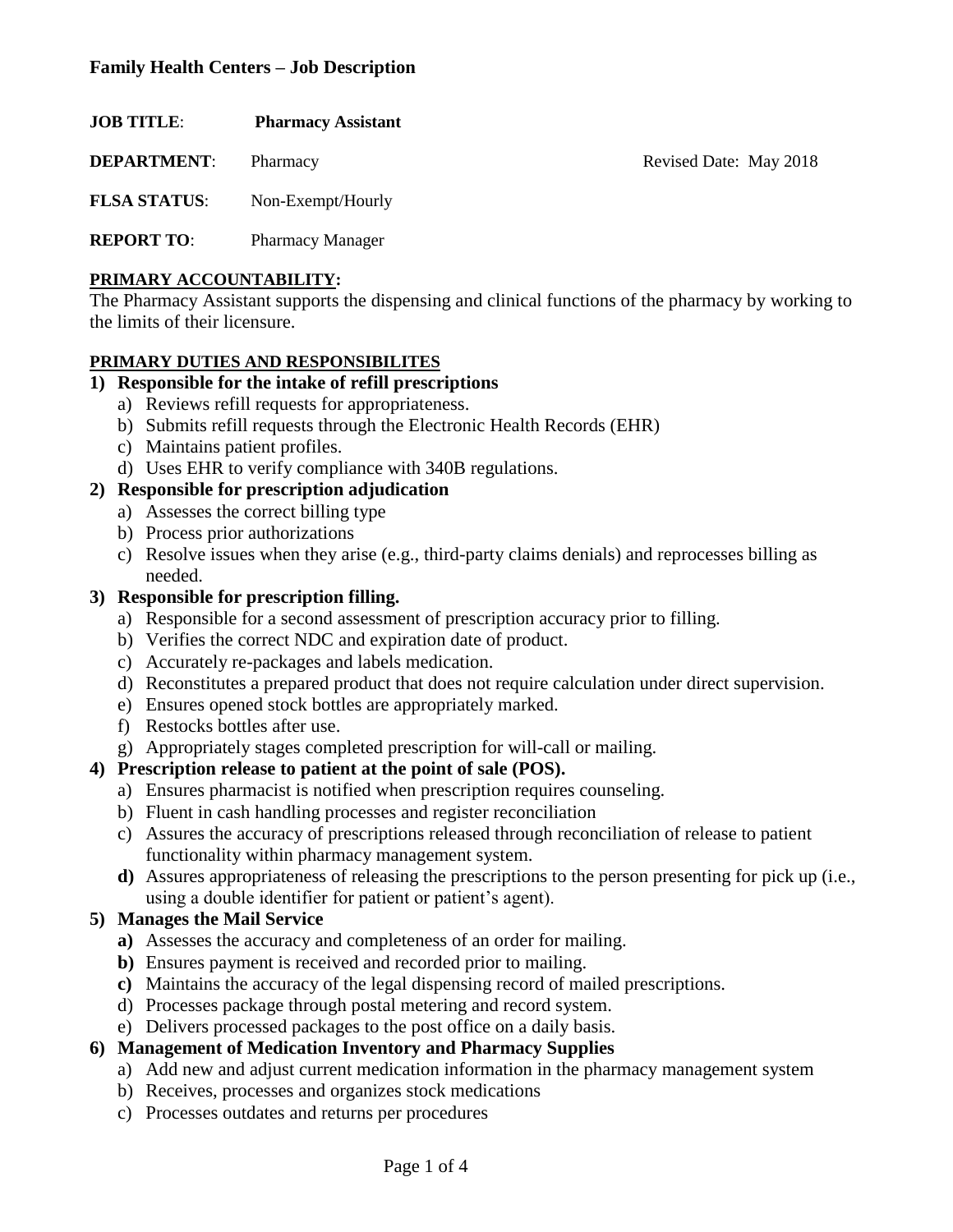- **d)** Processes Return to Stock prescriptions through the pharmacy management system and returns to physical inventory.
- **e)** Orders, receives, processes and organizes pharmacy supplies.
- 7) **Maintains a safe and clean pharmacy by complying with procedures, rules and regulations.**
- **8) Prepares daily reports as assigned**
- **9) Appropriately manages internal and external customers' phone inquiries.**

## **10) Attendance:**

- a) Ensures attendance and hours worked are accurately recorded in a computerized time management system
- b) Properly manages PTO.
- c) Responsible for regular, predictable attendance and to work hours as scheduled, which may include evenings or weekends

### **General Development**

- 1. Requires basic organizational skills, typically to organize own work
- 2. Job duties require the ability to work independently and as part of a team
- 3. Job duties are typically performed in response to workflow or ongoing direction by supervisors or others
- 4. Employees are able to effectively select from alternatives to situations encountered on the job
- 5. Employees focus is primarily on their own work
- 6. Duties require the compilation of information

## **PROFESSIONAL &TECHNICAL KNOWLEDGE**

Possesses a basic level of written and oral communication skills, computational and computer skills, and mathematical knowledge, typically acquired through completion of high school or GED program. The position requires Spanish/English bilingual fluency.

Requires an operational knowledge of state and federal pharmacy law, as well as a solid understanding of the 340B Drug Purchasing Program. Requires an operational knowledge of medication names (brand and generic) and their uses.

# **LICENSE/CERTIFICATION**

Must be able to maintain a Washington State Pharmacy Assistant certification

# **TECHNICAL SKILLS**

.

1. Ability to work in a variety of computer applications.

#### **COMMUNICATION SKILLS**

- 1) Employee is required to effectively communicate using FHC's core values; the **Core Dimensions**
	- a) **R**espect—using manners and appropriate language; maintaining a person's dignity and confidentiality; giving credit where due; asking others for their input and feedback
	- b) **E**mpathy—to show someone you understand what they are feeling without judgment; engaged listening with no distractions; acknowledgment and paraphrasing; eye contact
	- c) **G**enuineness—tone of voice and body language are congruent; showing consistent behaviors over time; integrity (follow-through and follow-up); humility (admitting when a mistake is made)
	- d) **S**pecificity—what details can you give so someone knows what "excellence" looks like; models or samples; one-on-one mentoring; alternate plans